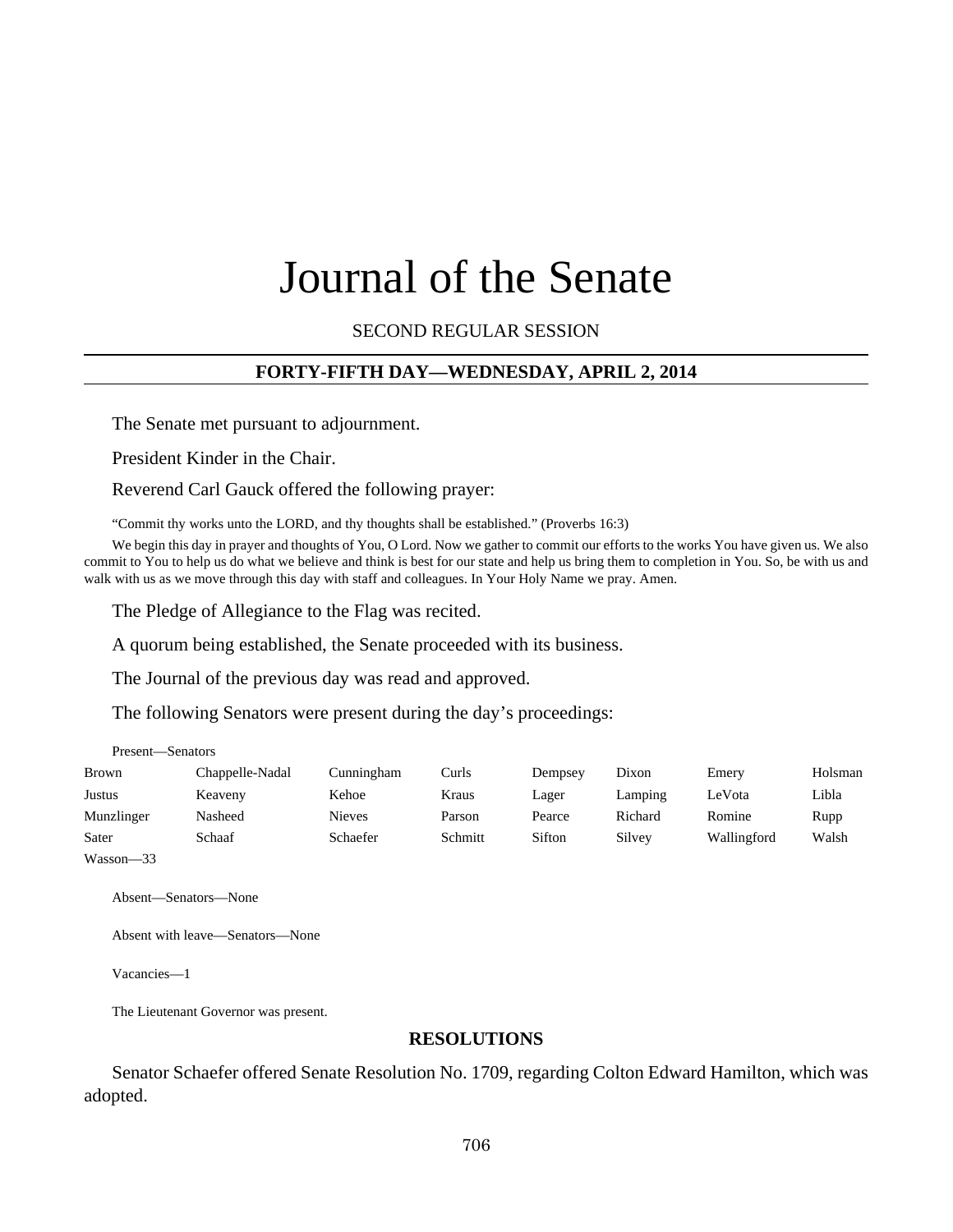Senator LeVota offered Senate Resolution No. 1710, regarding the City of Independence, which was adopted.

Senator Lager offered Senate Resolution No. 1711, regarding the Fiftieth Wedding Anniversary of Mr. and Mrs. Harold Myers, Trenton, which was adopted.

Senator Chappelle-Nadal offered the following resolution, which was adopted:

#### SENATE RESOLUTION NO. 1712

WHEREAS, the Missouri Senate recognizes the importance of programs designed to provide college students the opportunity to enhance their leadership qualities; and

WHEREAS, the 21<sup>st</sup> Century Leadership Academy hosted by the University of Missouri-St. Louis is an intense program designed to encourage women's public sector leadership; and

WHEREAS, Leadership Academy "Fellows" are selected from nine participating state universities; and

WHEREAS, the Leadership Academy curriculum includes interactive panel discussions and skill-building workshops, as well as the opportunity to participate in a mock legislative session; and

WHEREAS, the Missouri Senate has a long tradition of assisting those seeking insight into the Legislative Branch of state government by granting use of the Senate Chamber.

NOW, THEREFORE, BE IT RESOLVED that the Missouri Senate hereby grant the participants of the 21<sup>st</sup> Century Leadership Academy use of the Senate Chamber for the purpose of conducting a mock legislative session from 10:00 am to 12:15 noon on Wednesday, May 21, 2014.

#### **CONCURRENT RESOLUTIONS**

#### Senator Pearce offered the following concurrent resolution:

#### SENATE CONCURRENT RESOLUTION NO. 41

Whereas, Chronic Obstructive Pulmonary Disease (COPD), also known as chronic bronchitis and emphysema, is the third-leading cause of death in the United States and is the second-leading cause of disability; and

Whereas, pulmonary experts predict that by 2020, COPD will become the leading cause of death worldwide; and

Whereas, the major risk factor for COPD is smoking. Other risk factors include environmental and workplace exposure to air pollution, a history of childhood respiratory infection, and genetics; and

Whereas, tobacco use is the single most preventable cause of death and disease in Missouri; and

Whereas, chronic lower respiratory disease accounted for 6.4% of 2012 Missouri resident deaths, including emphysema, asthma, and bronchitis (2012 Vital Statistics); and

Whereas, approximately 8.1 percent of Missouri adults reported having COPD in 2012; and

Whereas, the American Association for Respiratory Care reports that just over half of all persons with COPD report that their condition limits their ability to work, while thirty-four percent say that COPD keeps them from working; and

Whereas, early COPD screening and diagnosis is critical, and a diagnostic test for COPD known as spirometry is available for office use, yet most people are not diagnosed until they have reached an advanced stage of COPD; and

Whereas, until there is a cure for COPD, increased public awareness, early detection, and proper health management can slow the progression of the disease and lead to reduced costs and improved quality of life and self-sufficiency; and

Whereas, the Missouri Chronic Disease State Plan, On Common Ground for Health guides the statewide stakeholders working together on efforts to prevent and lessen the burden of chronic disease. The state plan identifies areas for collaboration to reduce cost, as well as increase the impact, of the efforts to improve the health of Missourians:

Now, Therefore, Be It Resolved by the members of the Missouri Senate, Ninety-seventh General Assembly, Second Regular Session, the House of Representatives concurring therein, hereby urge recognition of COPD as a chronic health condition in Missouri which contributes to increasing health care costs and decreasing productivity of its citizens; and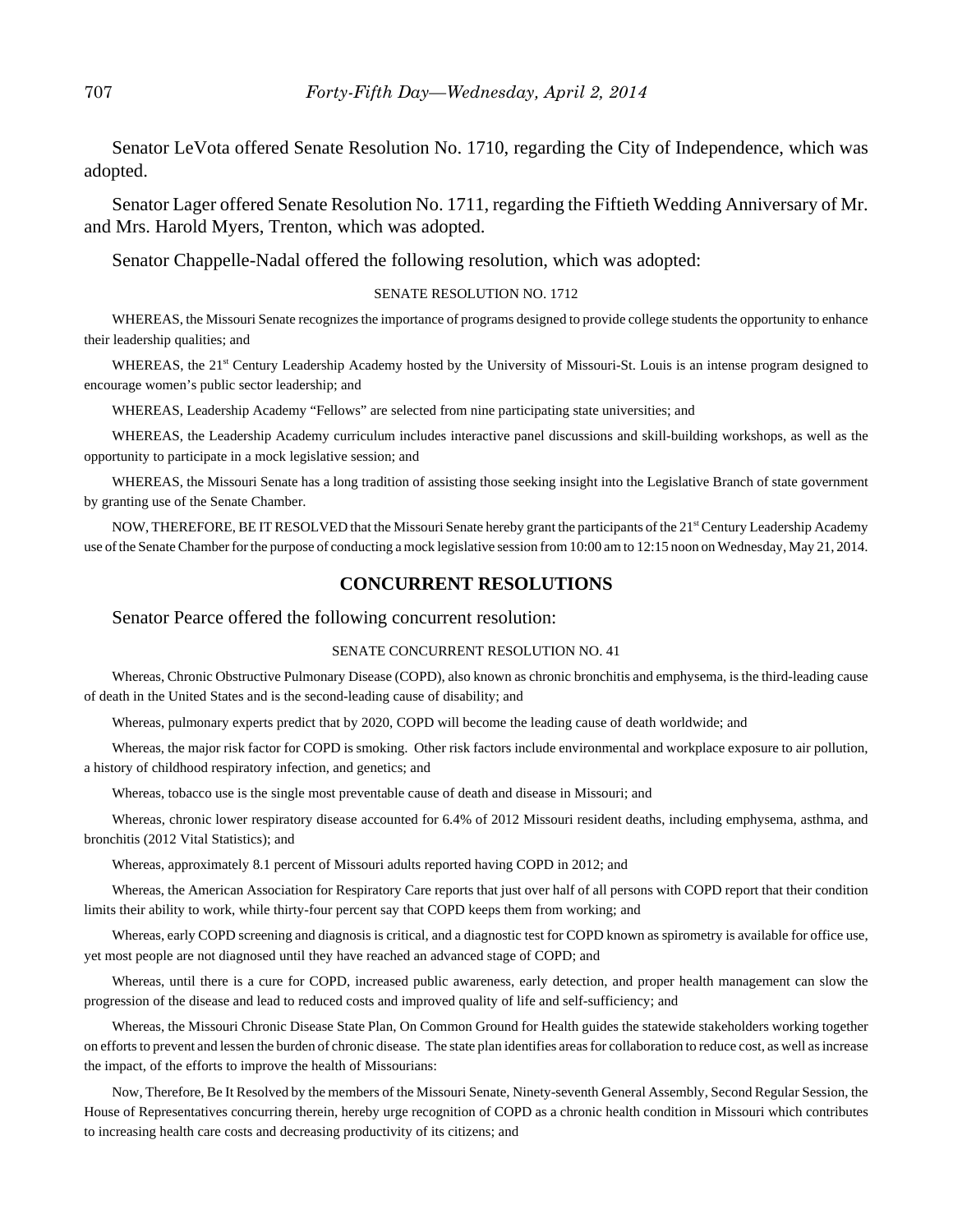Be It Further Resolved that the Missouri General Assembly encourages the Missouri Department of Health and Senior Services to include COPD as a chronic health condition in its efforts to address serious and chronic health conditions in Missouri by seeking out and applying for funding and grants available to provide public awareness or treatment for COPD in Missouri; and

Be It Further Resolved that the Missouri General Assembly encourages the Missouri Department of Health and Senior Services to include COPD as a chronic health condition in its current efforts to educate the public about the effects of smoking or other preventable and treatable chronic health conditions; and

Be It Further Resolved that the Missouri General Assembly hereby designate November 2014 as COPD awareness month in Missouri; and

Be It Further Resolved that the Secretary of the Senate be instructed to prepare a properly inscribed copy of this resolution for the Department of Health and Senior Services.

#### **REPORTS OF STANDING COMMITTEES**

Senator Richard, Chairman of the Committee on Rules, Joint Rules, Resolutions and Ethics, submitted the following report:

Mr. President: Your Committee on Rules, Joint Rules, Resolutions and Ethics, to which was referred **SB 584**, begs leave to report that it has examined the same and finds that the bill has been truly perfected and that the printed copies furnished the Senators are correct.

#### **THIRD READING OF SENATE BILLS**

**SB 708**, introduced by Senator Sifton, entitled:

An Act to repeal section 115.279, RSMo, section 115.275 as enacted by house committee substitute for senate substitute for senate committee substitute for senate bill no. 116, ninety-seventh general assembly, first regular session, section 115.275 as enacted by house bill no. 511, ninety-second general assembly, first regular session, section 115.291 as enacted by house committee substitute for senate substitute for senate committee substitute for senate bill no. 116, ninety-seventh general assembly, first regular session, and section 115.291 as enacted by senate committee substitute for house committee substitute for house bill nos. 1524 & 2260, ninety-fifth general assembly, second regular session, and to enact in lieu thereof three new sections relating to absentee voting for emergency workers, with an emergency clause.

Was taken up.

On motion of Senator Sifton, **SB 708** was read the 3rd time and passed by the following vote:

| Holsman   |
|-----------|
| Libla     |
| Sater     |
| Wasson-32 |
|           |

NAYS—Senators—None

Absent—Senator Nieves—1

Absent with leave—Senators—None

Vacancies—1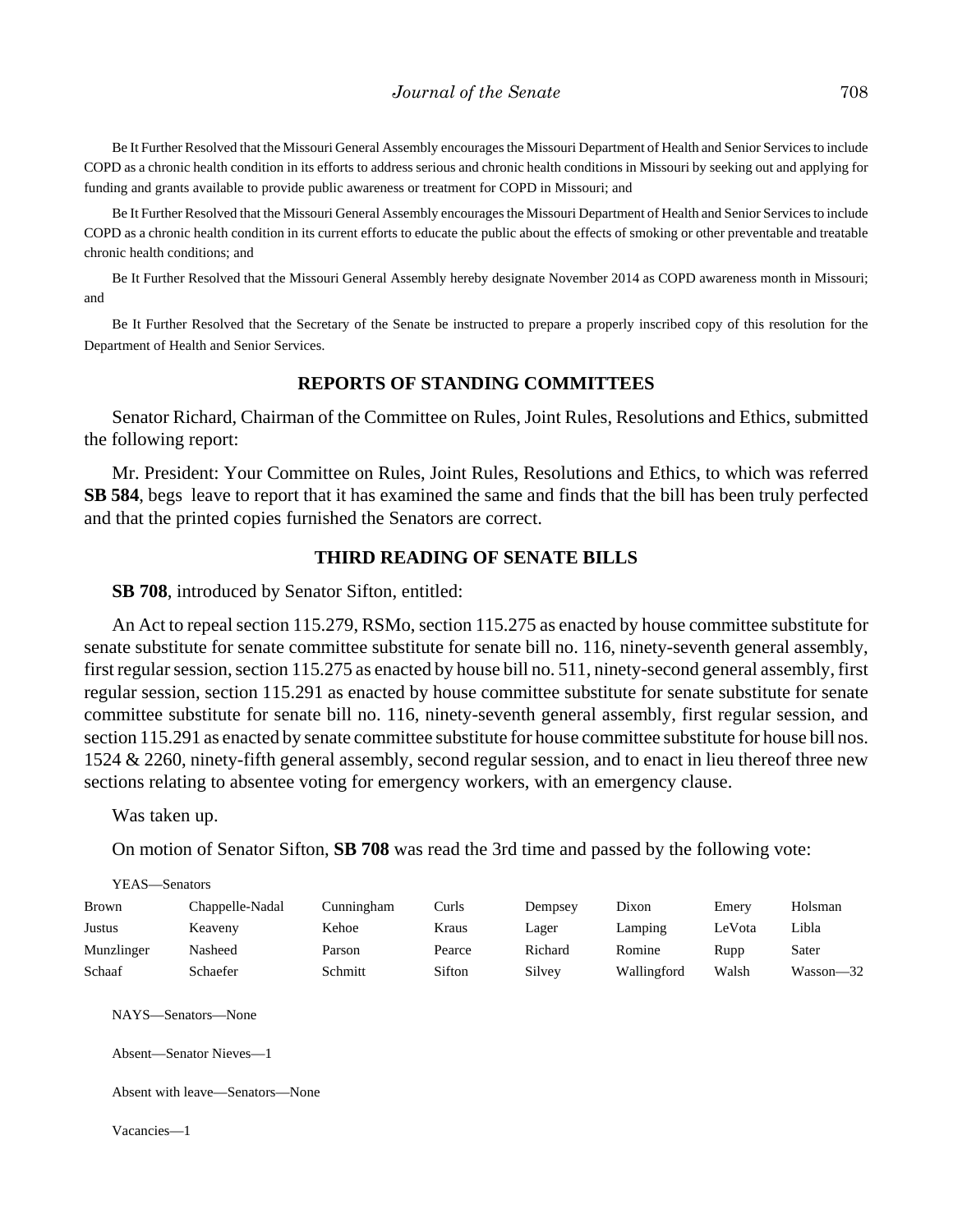The President declared the bill passed.

The emergency clause was adopted by the following vote:

YEAS—Senators

| <b>Brown</b> | Chappelle-Nadal | Cunningham | Curls  | Dempsey | Dixon       | Emery  | Holsman   |
|--------------|-----------------|------------|--------|---------|-------------|--------|-----------|
| Justus       | Keaveny         | Kehoe      | Kraus  | Lager   | Lamping     | LeVota | Libla     |
| Munzlinger   | Nasheed         | Parson     | Pearce | Richard | Romine      | Rupp   | Sater     |
| Schaaf       | Schaefer        | Schmitt    | Sifton | Silvey  | Wallingford | Walsh  | Wasson-32 |

NAYS—Senators—None

Absent—Senator Nieves—1

Absent with leave—Senators—None

Vacancies—1

On motion of Senator Sifton, title to the bill was agreed to.

Senator Sifton moved that the vote by which the bill passed be reconsidered.

Senator Richard moved that motion lay on the table, which motion prevailed.

**SB 499**, introduced by Senator Keaveny, entitled:

An Act to repeal section 456.950, RSMo, and to enact in lieu thereof one new section relating to qualified spousal trusts.

Was taken up.

On motion of Senator Keaveny, **SB 499** was read the 3rd time and passed by the following vote:

YEAS—Senators

| <b>Brown</b> | Chappelle-Nadal | Cunningham | Curls  | Dempsey | Dixon       | Emerv  | Holsman   |
|--------------|-----------------|------------|--------|---------|-------------|--------|-----------|
| Justus       | Keaveny         | Kehoe      | Kraus  | Lager   | Lamping     | LeVota | Libla     |
| Munzlinger   | Nasheed         | Parson     | Pearce | Richard | Romine      | Rupp   | Sater     |
| Schaaf       | Schaefer        | Schmitt    | Sifton | Silvey  | Wallingford | Walsh  | Wasson-32 |

NAYS—Senators—None

Absent—Senator Nieves—1

Absent with leave Senators—None

Vacancies—1

The President declared the bill passed.

On motion of Senator Keaveny, title to the bill was agreed to.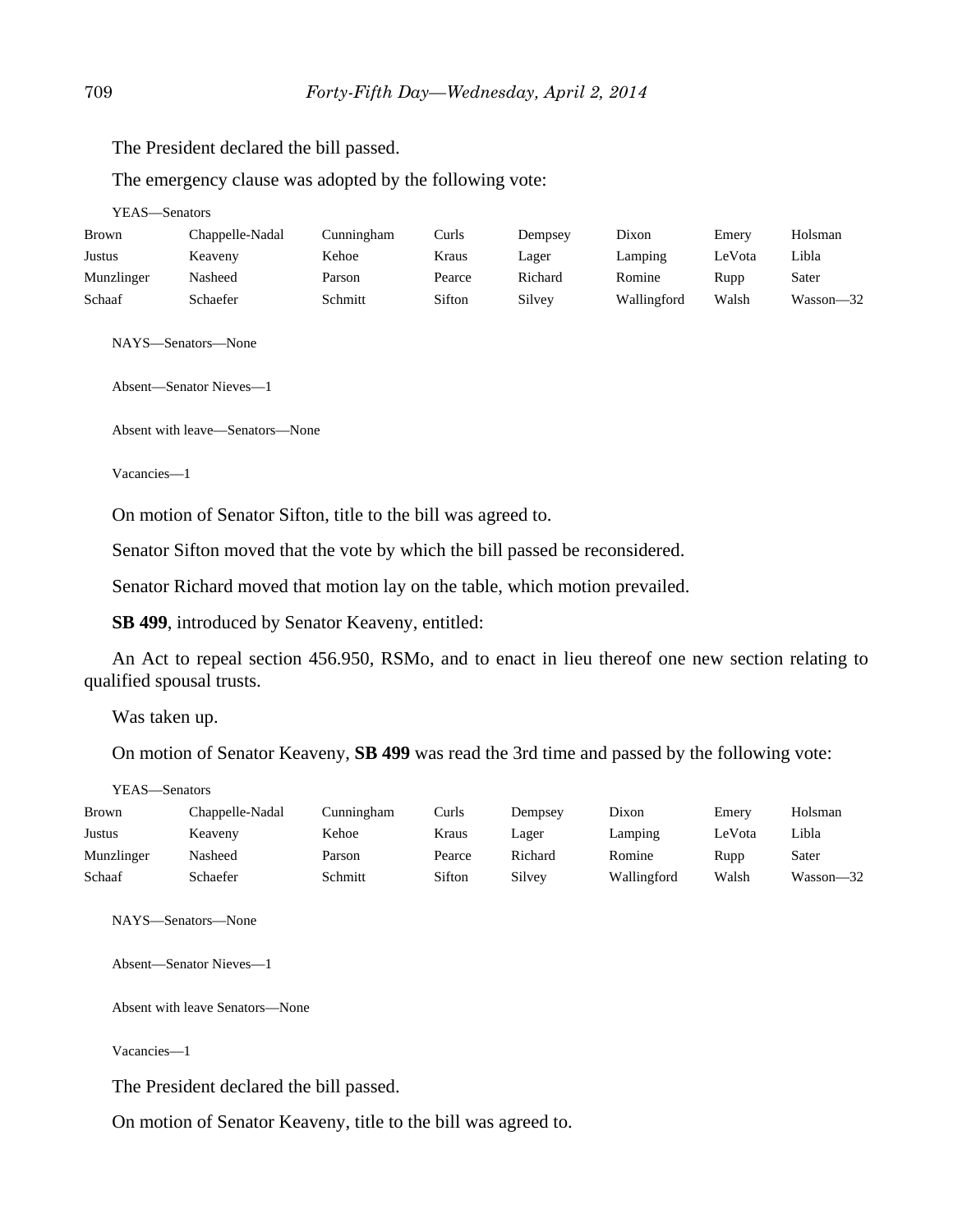Senator Keaveny moved that the vote by which the bill passed be reconsidered.

Senator Richard moved that motion lay on the table, which motion prevailed.

**SS** for **SB 782**, introduced by Senator Romine, entitled:

# SENATE SUBSTITUTE FOR SENATE BILL NO. 782

An Act to repeal section 168.021, RSMo, and to enact in lieu thereof one new section relating to certification by the American Board for Certification of Teacher Excellence.

Was taken up.

Senator Kraus assumed the Chair.

On motion of Senator Romine, **SS** for **SB 782** was read the 3rd time and passed by the following vote:

| YEAS—Senators |                 |            |        |         |             |        |           |
|---------------|-----------------|------------|--------|---------|-------------|--------|-----------|
| Brown         | Chappelle-Nadal | Cunningham | Curls  | Dempsey | Dixon       | Emery  | Holsman   |
| Justus        | Keaveny         | Kehoe      | Kraus  | Lager   | Lamping     | LeVota | Libla     |
| Munzlinger    | Nasheed         | Parson     | Pearce | Richard | Romine      | Rupp   | Sater     |
| Schaaf        | Schaefer        | Schmitt    | Sifton | Silvey  | Wallingford | Walsh  | Wasson—32 |

NAYS—Senators—None

Absent—Senator Nieves—1

Absent with leave—Senators—None

Vacancies—1

The President declared the bill passed.

On motion of Senator Romine, title to the bill was agreed to.

Senator Romine moved that the vote by which the bill passed be reconsidered.

Senator Richard moved that motion lay on the table, which motion prevailed.

### **REFERRALS**

President Pro Tem Dempsey referred **SCS** for **SB 829**; **SCS** for **SB 777**; and **SB 584** to the Committee on Governmental Accountability and Fiscal Oversight.

## **THIRD READING OF SENATE BILLS**

**SS** for **SB 741**, introduced by Senators Rupp and Parson, entitled:

SENATE SUBSTITUTE FOR SENATE BILL NO. 741

An Act to repeal sections 313.800, 313.812, 313.817, and 313.830, RSMo, and to enact in lieu thereof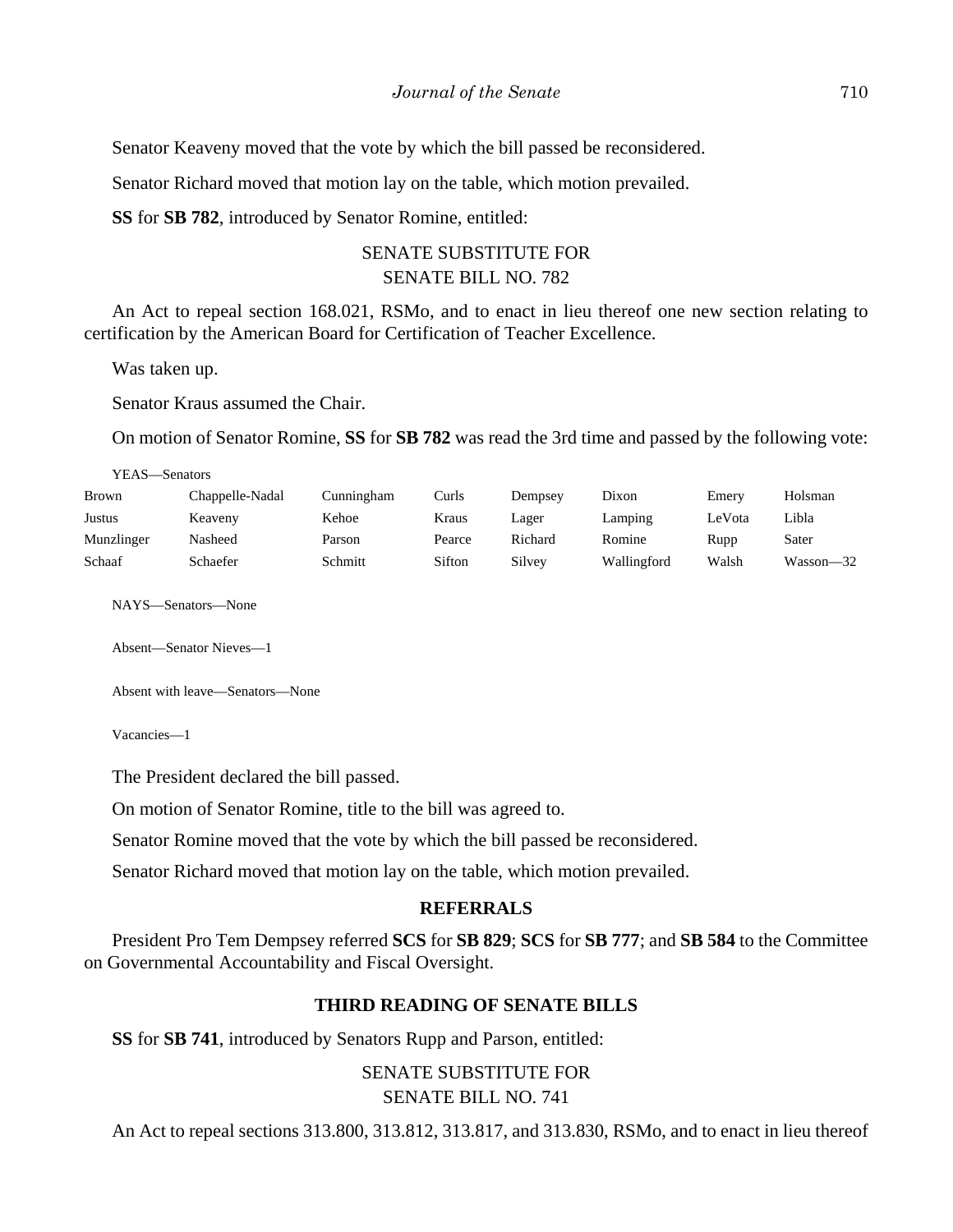four new sections relating to financial transactions of gaming establishments, with existing penalty provisions.

Was taken up by Senator Rupp.

On motion of Senator Rupp, **SS** for **SB 741** was read the 3rd time and passed by the following vote:

| YEAS-Senators   |            |         |            |         |               |             |          |
|-----------------|------------|---------|------------|---------|---------------|-------------|----------|
| Chappelle-Nadal | Curls      | Dempsey | Dixon      | Holsman | Justus        | Keaveny     | Kehoe    |
| Kraus           | LeVota     | Libla   | Munzlinger | Nasheed | <b>Nieves</b> | Parson      | Pearce   |
| Richard         | Romine     | Rupp    | Schmitt    | Sifton  | Silvey        | Wallingford | Walsh-24 |
|                 |            |         |            |         |               |             |          |
| NAYS-Senators   |            |         |            |         |               |             |          |
| <b>Brown</b>    | Cunningham | Emery   | Lager      | Lamping | Sater         | Schaaf      | Schaefer |
| Wasson-9        |            |         |            |         |               |             |          |

Absent—Senators—None

Absent with leave—Senators—None

Vacancies—1

The President declared the bill passed.

On motion of Senator Rupp, title to the bill was agreed to.

Senator Rupp moved that the vote by which the bill passed be reconsidered.

Senator Dempsey moved that motion lay on the table, which motion prevailed.

**SCS** for **SB 680**, entitled:

## SENATE COMMITTEE SUBSTITUTE FOR SENATE BILL NO. 680

An Act to amend chapter 208, RSMo, by adding thereto one new section relating to eligibility for food stamps.

Was taken up by Senator Curls.

On motion of Senator Curls, **SCS** for **SB 680** was read the 3rd time and passed by the following vote:

|              | YEAS—Senators   |             |         |           |            |         |               |
|--------------|-----------------|-------------|---------|-----------|------------|---------|---------------|
| <b>Brown</b> | Chappelle-Nadal | Curls       | Dempsey | Dixon     | Emery      | Holsman | Justus        |
| Keaveny      | Kehoe           | Lamping     | LeVota  | Libla     | Munzlinger | Nasheed | <b>Nieves</b> |
| Parson       | Pearce          | Richard     | Romine  | Rupp      | Sater      | Schaaf  | Schaefer      |
| Sifton       | Silvey          | Wallingford | Walsh   | Wasson-29 |            |         |               |
|              |                 |             |         |           |            |         |               |
|              | NAYS-Senators   |             |         |           |            |         |               |

Cunningham Kraus Lager Schmitt—4

Absent—Senators—None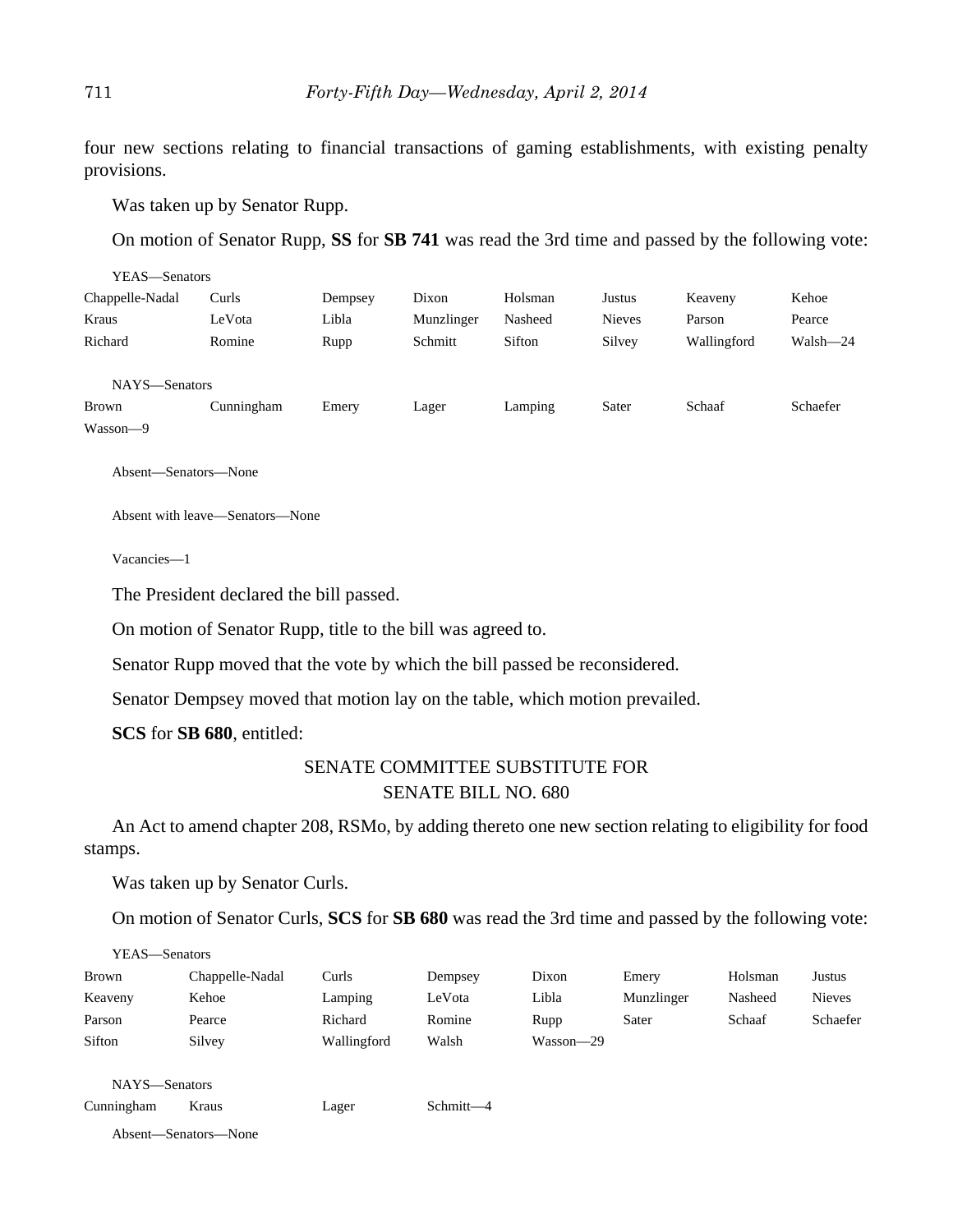Absent with leave—Senators—None

Vacancies—1

The President declared the bill passed.

On motion of Senator Curls, title to the bill was agreed to.

Senator Curls moved that the vote by which the bill passed be reconsidered.

Senator Richard moved that motion lay on the table, which motion prevailed.

**SB 674**, introduced by Senator Kehoe, entitled:

An Act to repeal section 8.007, RSMo, and to enact in lieu thereof two new sections relating to contracts for the sale of certain items at events held in state-owned buildings.

Was taken up.

Senator Rupp assumed the Chair.

On motion of Senator Kehoe, **SB 674** was read the 3rd time and passed by the following vote:

YEAS—Senators

| <b>Brown</b> | Chappelle-Nadal | Cunningham | Curls       | Dempsey | Dixon     | Holsman | Justus     |
|--------------|-----------------|------------|-------------|---------|-----------|---------|------------|
| Keaveny      | Kehoe           | Kraus      | Lager       | Lamping | LeVota    | Libla   | Munzlinger |
| Nasheed      | Nieves          | Parson     | Pearce      | Richard | Romine    | Rupp    | Schaaf     |
| Schaefer     | Schmitt         | Silvey     | Wallingford | Walsh   | Wasson-30 |         |            |

NAYS—Senators

Emery Sater Sifton—3

Absent—Senators—None

Absent with leave—Senators—None

Vacancies—1

The President declared the bill passed.

On motion of Senator Kehoe, title to the bill was agreed to.

Senator Kehoe moved that the vote by which the bill passed be reconsidered.

Senator Richard moved that motion lay on the table, which motion prevailed.

#### **SENATE BILLS FOR PERFECTION**

Senator Romine moved that **SB 739**, with **SCS**, **SS** for **SCS**, **SA 1**, **SA 1** to **SA 1**, **SSA 1** for **SA 1** to **SA 1** and the point of order (pending), be called from the Informal Calendar and again taken up for perfection, which motion prevailed.

President Pro Tem Dempsey ruled the pending point of order well taken.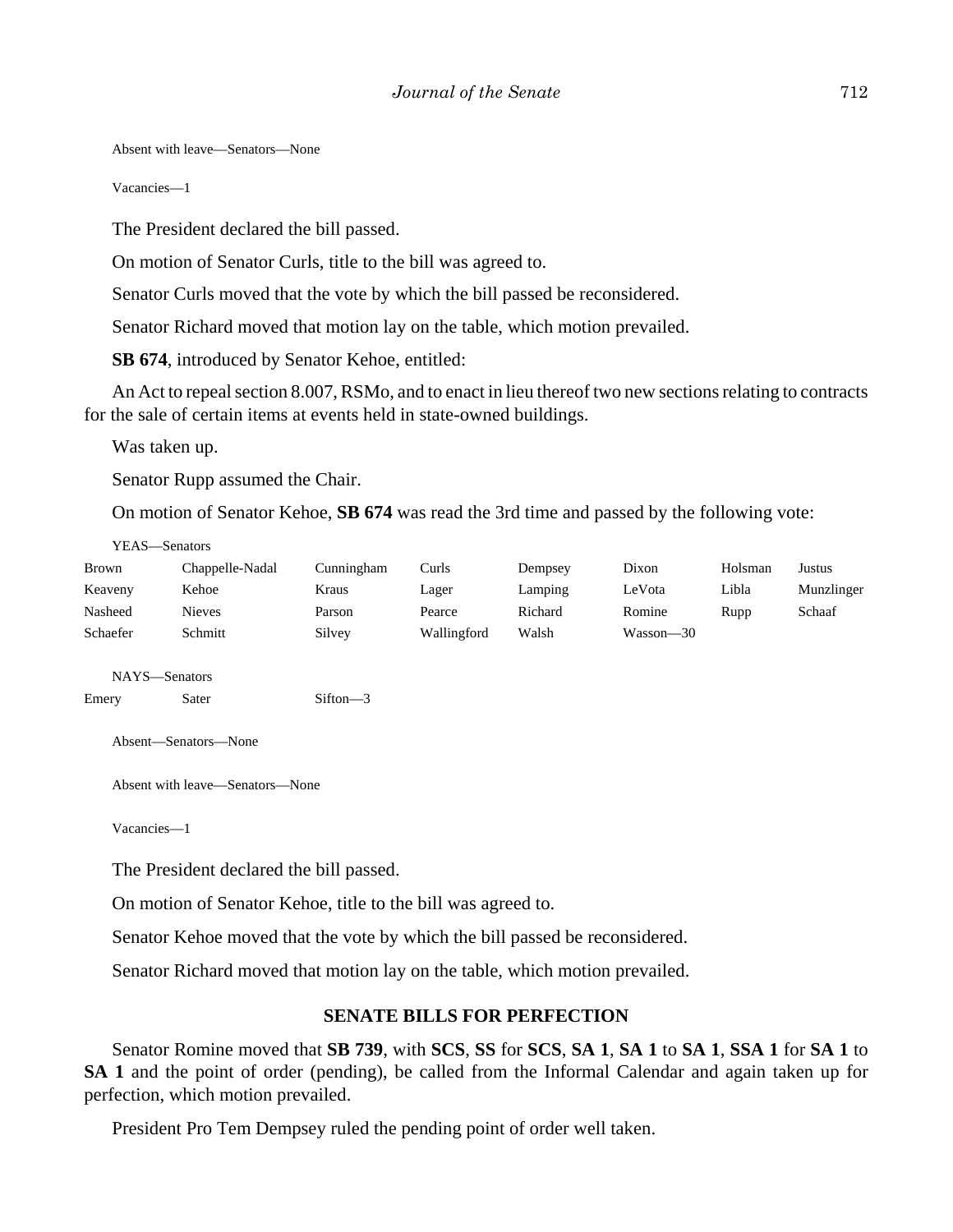**SA 1** to **SA 1** was again taken up.

At the request of Senator Romine, **SB 739**, with **SCS**, **SS** for **SCS**, **SA 1** and **SA 1** to **SA 1** (pending), was placed on the Informal Calendar.

On motion of Senator Richard, the Senate recessed until 3:30 p.m.

### **RECESS**

The time of recess having expired, the Senate was called to order by President Pro Tem Dempsey.

## **MESSAGES FROM THE HOUSE**

The following message was received from the House of Representatives through its Chief Clerk:

Mr. President: I am instructed by the House of Representatives to inform the Senate that the House has taken up and passed **HCS** for **HB 1326**, entitled:

An Act to amend chapter 261, RSMo, by adding thereto four new sections relating to the Missouri dairy industry revitalization act.

In which the concurrence of the Senate is respectfully requested.

Read 1st time.

## **SENATE BILLS FOR PERFECTION**

Senator Emery moved that **SB 553**, with **SCS**, be taken up for perfection, which motion prevailed.

**SCS** for **SB 553**, entitled:

# SENATE COMMITTEE SUBSTITUTE FOR SENATE BILL NO. 553

An Act to repeal sections 208.909 and 660.023, RSMo, and to enact in lieu thereof two new sections relating to the requirement for an electronic system for certain home and community-based providers.

Was taken up.

Senator Emery moved that **SCS** for **SB 553** be adopted.

Senator Rupp assumed the Chair.

At the request of Senator Emery, **SB 553**, with **SCS** (pending), was placed on the Informal Calendar.

Senator Wasson moved that **SB 707**, with **SCS**, be taken up for perfection, which motion prevailed.

**SCS** for **SB 707**, entitled:

# SENATE COMMITTEE SUBSTITUTE FOR SENATE BILL NO. 707

An Act to repeal section 301.010, RSMo, and to enact in lieu thereof one new section relating to offhighway motorized vehicles.

Was taken up.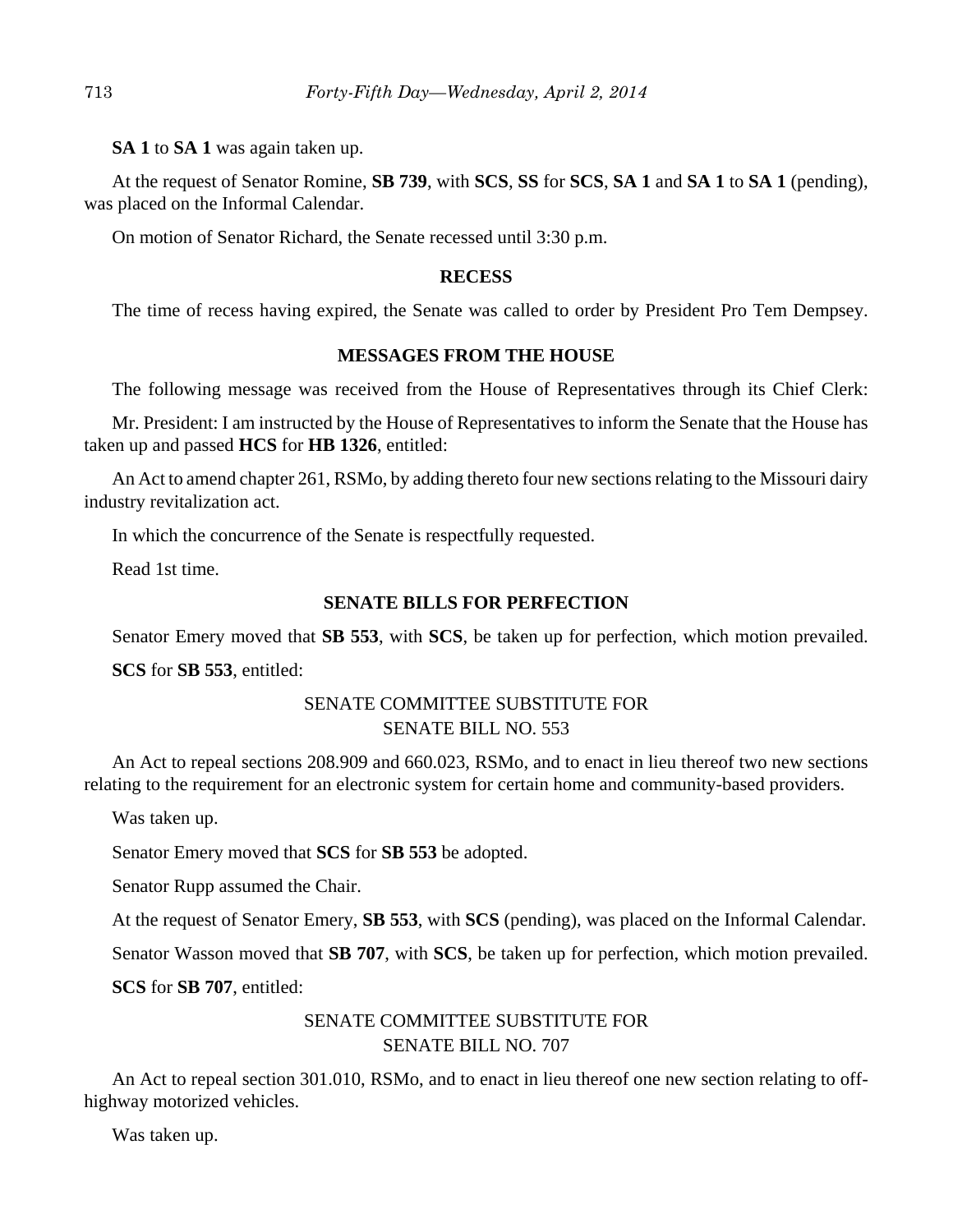Senator Wasson moved that **SCS** for **SB 707** be adopted.

Senator Wasson offered **SS** for **SCS** for **SB 707**, entitled:

# SENATE SUBSTITUTE FOR SENATE COMMITTEE SUBSTITUTE FOR SENATE BILL NO. 707

An Act to repeal sections 301.010 and 301.700, RSMo, and to enact in lieu thereof two new sections relating to off-highway motorized vehicles.

Senator Wasson moved that **SS** for **SCS** for **SB 707** be adopted, which motion prevailed.

On motion of Senator Wasson, **SS** for **SCS** for **SB 707** was declared perfected and ordered printed.

Senator Kehoe moved that **SB 785**, with **SCS**, be taken up for perfection, which motion prevailed.

**SCS** for **SB 785**, entitled:

# SENATE COMMITTEE SUBSTITUTE FOR SENATE BILL NO. 785

An Act to repeal section 306.127, RSMo, and to enact in lieu thereof one new section relating to temporary boating safety identification cards.

Was taken up.

Senator Kehoe moved that **SCS** for **SB 785** be adopted, which motion prevailed.

On motion of Senator Kehoe, **SCS** for **SB 785** was declared perfected and ordered printed.

Senator Kehoe moved that **SB 818** be taken up for perfection, which motion prevailed.

On motion of Senator Kehoe, **SB 818** was declared perfected and ordered printed.

At the request of Senator Richard, **SB 846** was placed on the Informal Calendar.

Senator Schaaf moved that **SB 628** be taken up for perfection, which motion prevailed.

On motion of Senator Schaaf, **SB 628** was declared perfected and ordered printed.

Senator Parson moved that **SB 812** be taken up for perfection, which motion prevailed.

On motion of Senator Parson, **SB 812** was declared perfected and ordered printed.

Senator Romine moved that **SB 729**, with **SCS**, be taken up for perfection, which motion prevailed.

**SCS** for **SB 729**, entitled:

## SENATE COMMITTEE SUBSTITUTE FOR SENATE BILL NO. 729

An Act to amend chapter 620, RSMo, by adding thereto one new section relating to a tax credit for donations to innovation campuses.

Was taken up.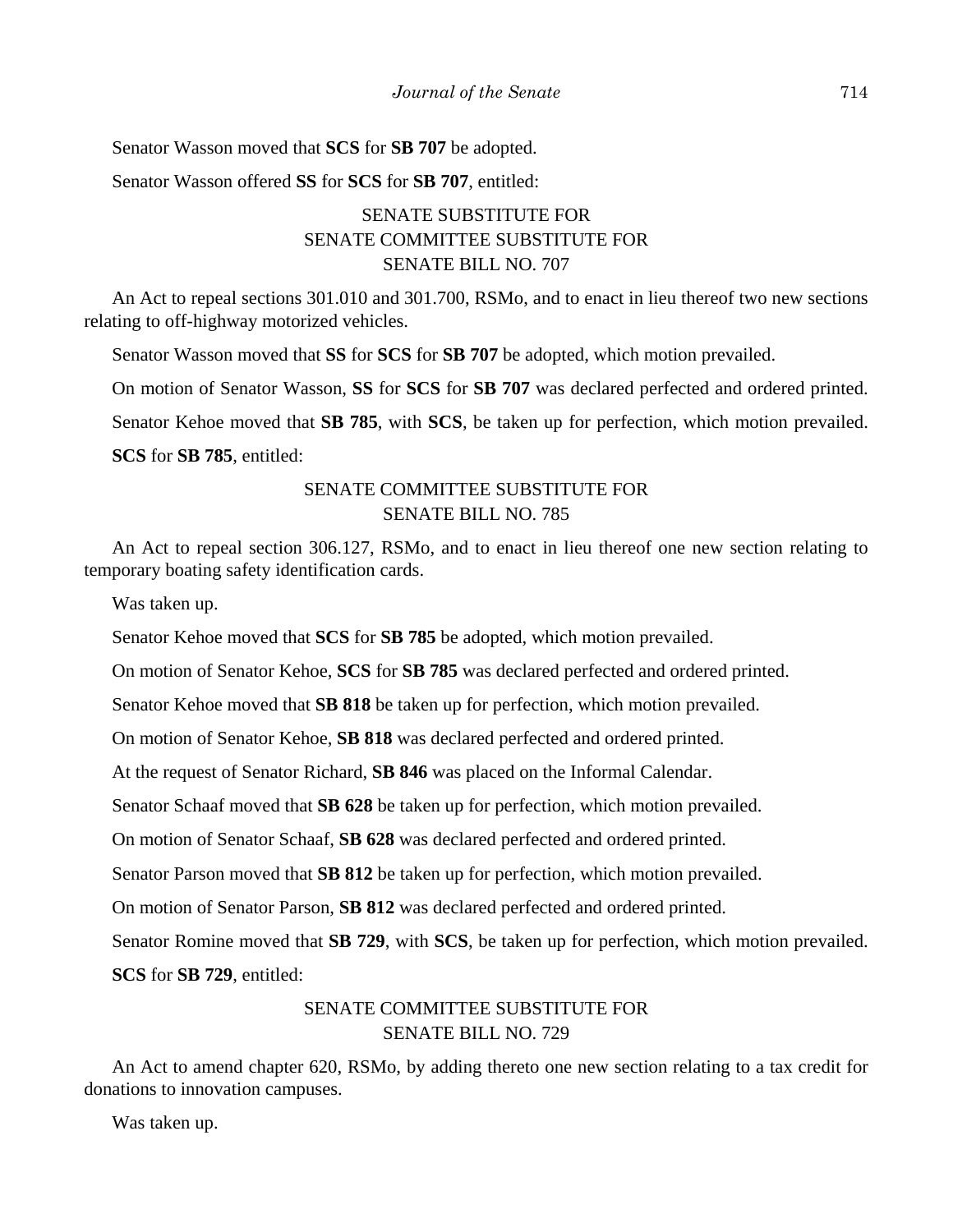Senator Romine moved that **SCS** for **SB 729** be adopted, which motion prevailed.

On motion of Senator Romine, **SCS** for **SB 729** was declared perfected and ordered printed.

**SB 774**, with **SCS**, was placed on the Informal Calendar.

Senator Nasheed moved that **SB 555** be taken up for perfection, which motion prevailed.

Senator Nasheed offered **SS** for **SB 555**, entitled:

# SENATE SUBSTITUTE FOR SENATE BILL NO. 555

An Act to repeal section 105.456 as truly agreed to and finally passed by conference committee substitute no. 3 for house committee substitute no. 2 for senate bill no. 844, ninety-fifth general assembly, second regular session, section 105.456 as enacted by house bill no. 1120, ninety-first general assembly, second regular session, section 105.473 as truly agreed to and finally passed by conference committee substitute no. 3 for house committee substitute no. 2 for senate bill no. 844, ninety-fifth general assembly, second regular session, and section 105.473 as enacted by conference committee substitute for senate substitute for house committee substitute for house bill no. 1900, ninety-third general assembly, second regular session, and to enact in lieu thereof two new sections relating to ethics.

Senator Nasheed moved that **SS** for **SB 555** be adopted.

Senator Sater offered **SA 1**:

## SENATE AMENDMENT NO. 1

Amend Senate Substitute for Senate Bill No. 555, Page 6, Section 105.456, Line 20 of said page, by striking all of said line and inserting in lieu thereof the following:

### "**3. No member of the general assembly, statewide elected official, or such person's**"; and

Further amend said bill, section 105.473, page 16, line 23 of said page, by striking all of said line and inserting in lieu thereof the following: "**assembly, statewide elected official, or such person's staff, employee, spouse, or dependent**".

Senator Sater moved that the above amendment be adopted.

At the request of Senator Nasheed, **SB 555**, with **SS** and **SA 1** (pending), was placed on the Informal Calendar.

#### **REPORTS OF STANDING COMMITTEES**

Senator Richard, Chairman of the Committee on Rules, Joint Rules, Resolutions and Ethics, submitted the following reports:

Mr. President: Your Committee on Rules, Joint Rules, Resolutions and Ethics, to which were referred **SS** for **SCS** for **SB 707** and **SB 628**, begs leave to report that it has examined the same and finds that the bills have been truly perfected and that the printed copies furnished the Senators are correct.

Senator Parson, Chairman of the Committee on Governmental Accountability and Fiscal Oversight, submitted the following reports: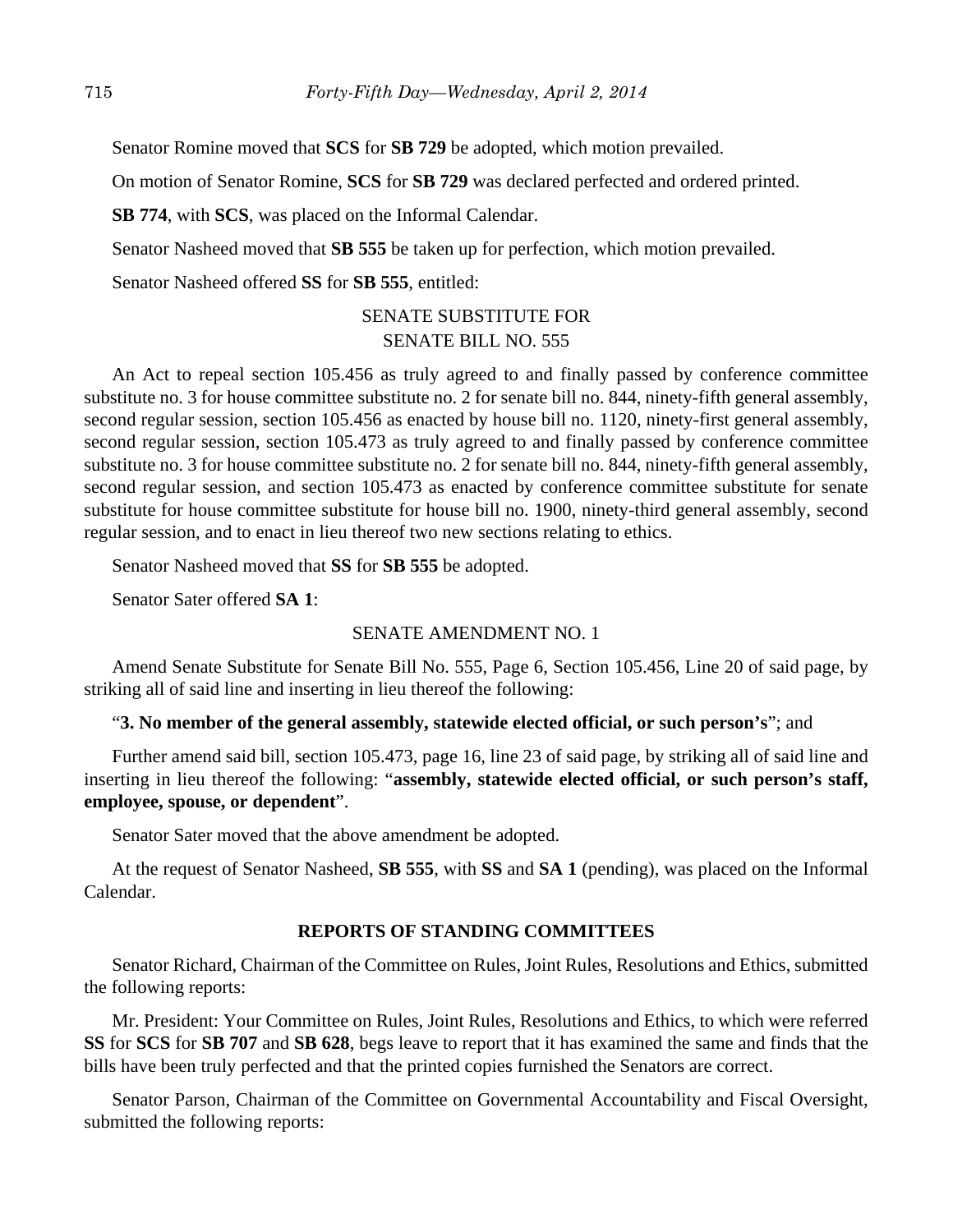Mr. President: Your Committee on Governmental Accountability and Fiscal Oversight, to which were referred **SB 693**; **SS** for **SCS** for **SB 720**; **SS** for **SB 673**; **SB 727**; and **SCS** for **SJR 27**, begs leave to report that it has considered the same and recommends that the bills and joint resolution do pass.

#### **RESOLUTIONS**

Senator Cunningham offered Senate Resolution No. 1713, regarding the Seventy-fifth Anniversary of Howell-Oregon Electric Cooperative, Incorporated, West Plains, which was adopted.

Senator Libla offered Senate Resolution No. 1714, regarding Nicholas Donald Baker, Poplar Bluff, which was adopted.

Senator Sifton offered Senate Resolution No. 1715, regarding Karen Roeseler, St. Louis, which was adopted.

Senator Sifton offered Senate Resolution No. 1716, regarding Mathew George, Maryland Heights, which was adopted.

Senator Sifton offered Senate Resolution No. 1717, regarding Beth Meyer, St. Louis, which was adopted.

Senator Sifton offered Senate Resolution No. 1718, regarding Ellen McCray, St. Louis, which was adopted.

Senator Sifton offered Senate Resolution No. 1719, regarding Michael Adreon, Ballwin, which was adopted.

Senator Sifton offered Senate Resolution No. 1720, regarding Jackie Natsch, St. Louis, which was adopted.

Senator Kehoe offered Senate Resolution No. 1721, regarding Adam Joe Walker, Jefferson City, which was adopted.

Senator Sater offered Senate Resolution No. 1722, regarding Vickie Foster, Golden, which was adopted.

Senator Sater offered Senate Resolution No. 1723, regarding Trent Bowers, Branson, which was adopted.

Senator Sater offered Senate Resolution No. 1724, regarding Judy England, Cassville, which was adopted.

Senator Kraus offered Senate Resolution No. 1725, regarding the One Hundredth Birthday of John M. Donnell, Lee's Summit, which was adopted.

Senator Kehoe offered Senate Resolution No. 1726, regarding Kristin "Kris" Keilty, Rich Fountain, which was adopted.

Senator Richard offered Senate Resolution No. 1727, regarding the Communities of Wildwood Ranch, Joplin, which was adopted.

Senator Lager offered Senate Resolution No. 1728, regarding the Seventieth Wedding Anniversary of Mr. and Mrs. Wesley Harms, Weatherby, which was adopted.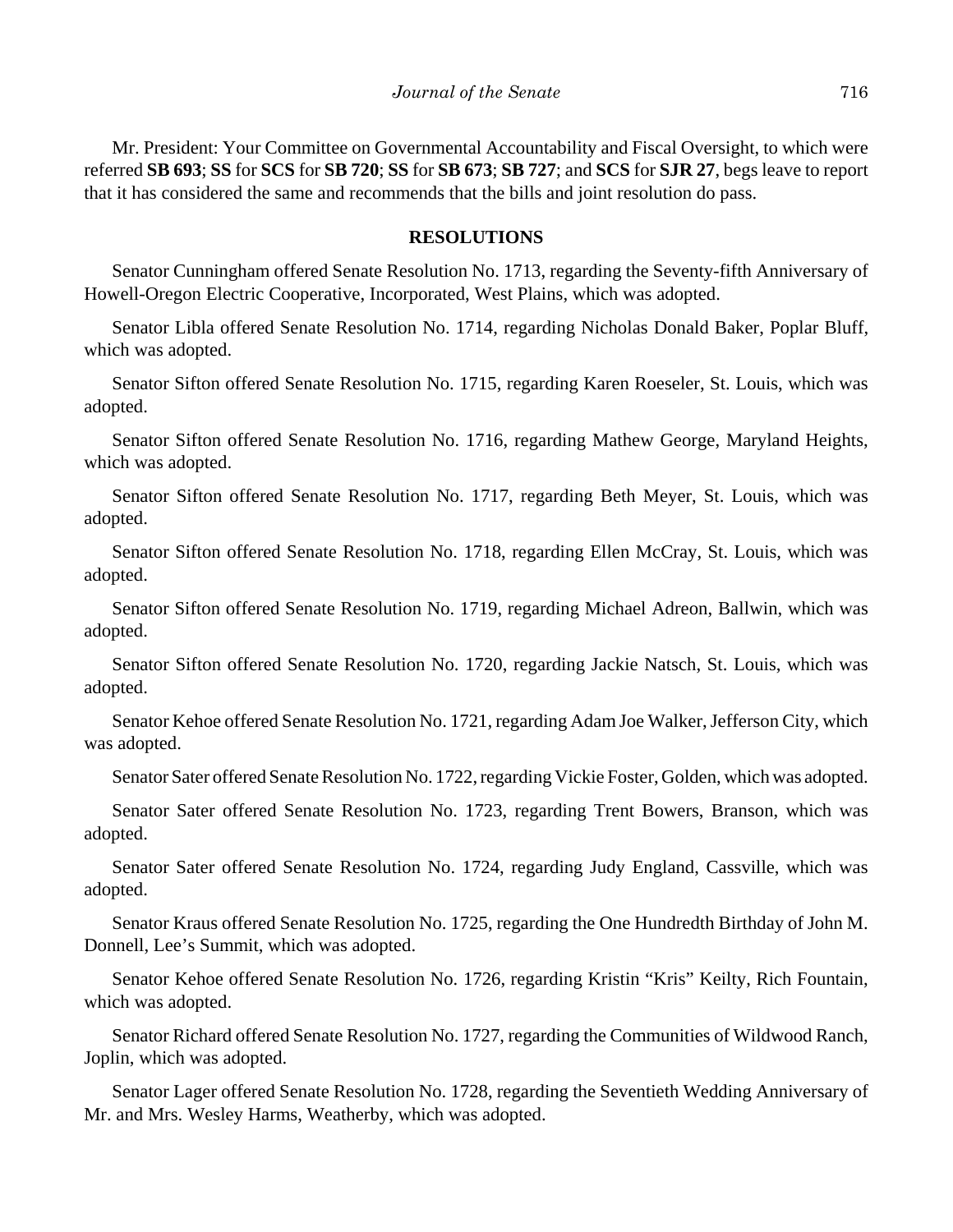## **INTRODUCTIONS OF GUESTS**

Senator Pearce introduced to the Senate, four hundred fifty international and study-abroad students and advisors representing International Education Day.

Senator Munzlinger introduced to the Senate, Michael Johnson, Brenda Snider, Shemshat Durdyyeva, Julie Huang and Merjen Nurberdiyeva, representatives of International Education Day.

The President introduced to the Senate, his nephew, Major Tommy Waller, USMC, New Orleans, Louisana.

Senator Parson introduced to the Senate, Trevor Cunningham and twelve students from LaMonte High School.

Senator Lamping introduced to the Senate, the Physician of the Day, Edmond Cabbabe, M.D., and his wife, Rima, Town and Country.

Senator Parson introduced to the Senate, Janeene Williams and twenty-three students from Northwest High School, Hughesville.

Senator Pearce introduced to the Senate, Brad Hogan, Richmond.

Senator Schmitt introduced to the Senate, Maya Rideout, and her mother, Regina, Fenton; and Sue Kendig, Ballwin; and Maya was made an honorary page.

Senator Pearce introduced to the Senate, Mark Heins, Concordia.

Senator Pearce introduced to the Senate, Ty Perkins, D.O., Bruce Williams, D.O., David Joslyn, Lindsey Kirkpatrick, PhD, Elaine Joslyn, D.O., Olga Garcia, 2<sup>nd</sup> Lieutenant, and Laura Hempstead, D.O., representatives of the Missouri Association of Osteopathic Physicians and Surgeons.

Senator Dempsey introduced to the Senate, Ashley Schafluetzel, and her daughter, Ella, and Alyssa Murray, St. Charles County.

Senator Richard introduced to the Senate, representatives of Leadership Joplin.

On motion of Senator Richard, the Senate adjourned under the rules.

# SENATE CALENDAR \_\_\_\_\_\_

# FORTY-SIXTH DAY–THURSDAY, APRIL 3, 2014  $\overline{\phantom{a}}$

## FORMAL CALENDAR

## HOUSE BILLS ON SECOND READING

HB 2029-Cierpiot HCS for HB 1189

HCS for HB 1779 HCS for HB 1685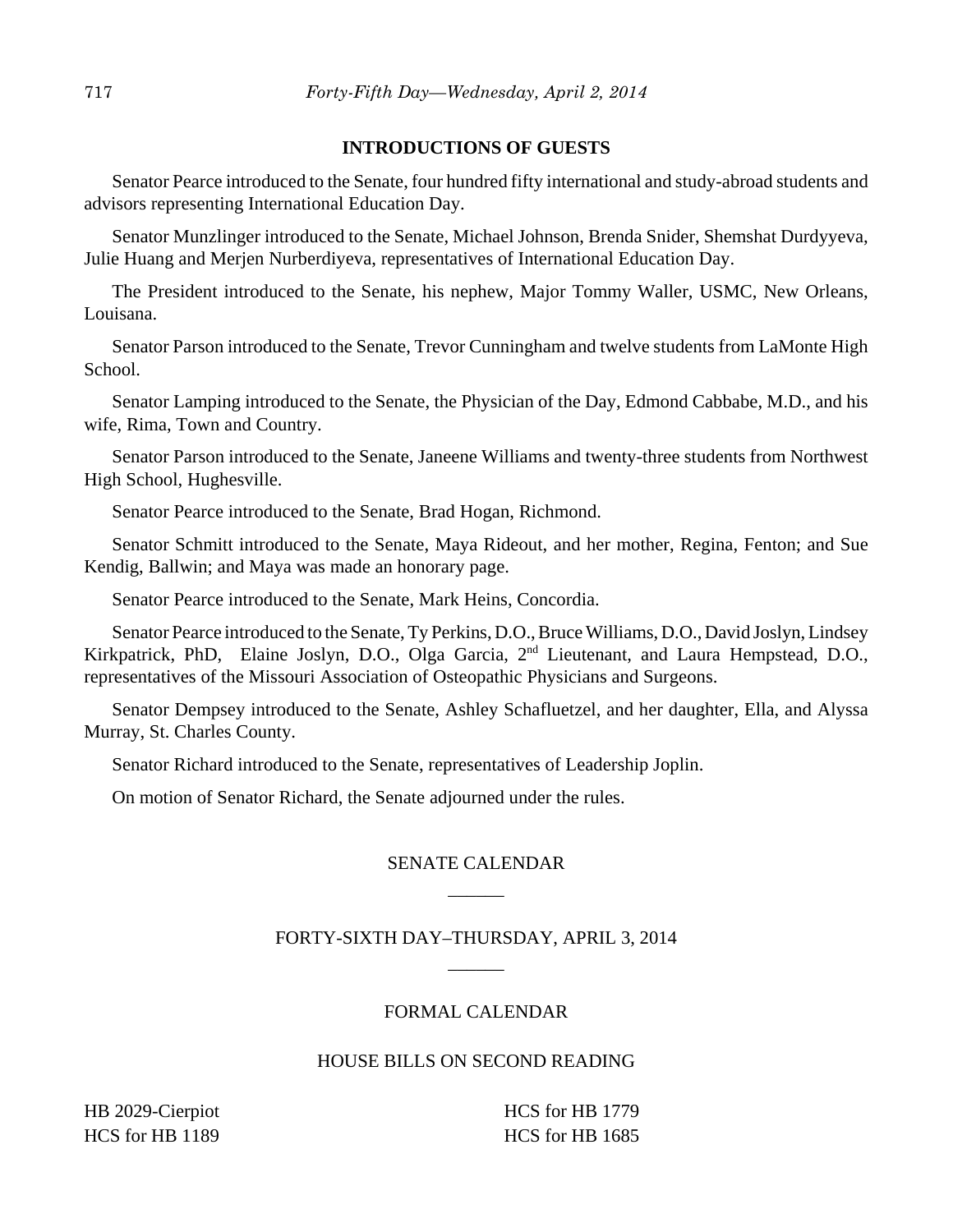HB 1642-Bahr HCS for HB 1225 HB 1723-Davis and Lynch HCS for HB 1218 HCS for HB 1091 HCS for HB 1374 HCS for HBs 1735 & 1618 HCS for HB 1729 HCS for HB 1631 HB 1245-Hampton, et al HCS for HB 1447 HCS for HBs 1665 & 1335 HB 1693-Barnes HCS for HBs 1861 & 1864 HB 1651-Fraker HCS for HB 1514 HB 1602-Engler and Black HB 1724-Davis and Lynch HB 1804-Riddle, et al HB 1184-Grisamore HCS for HB 1389 HB 1456-Hoskins, et al

HB 1547-Dohrman, et al HB 1603-Conway and Kratky HB 1553-Dohrman, et al HB 1673-Houghton HB 1692-Korman HB 1707-Conway HB 1712-Molendorp HCS for HB 1831 HB 1835-Haar, et al HB 1866-Schatz, et al HB 1897-Kolkmeyer HB 1968-Gosen HCS for HB 2040 HB 1380-Peters and Ellington HCS for HB 1605 HB 2028-Peters, et al HB 1670-Dunn, et al HB 1744-Walton Gray, et al HCS for HB 1745 HB 1775-Colona and Hodges HCS for HB 1302 HCS for HB 1326

## THIRD READING OF SENATE BILLS

 1. SS for SCS for SB 666-Schmitt (In Fiscal Oversight) 2. SB 727-Chappelle-Nadal 3. SB 693-Parson 4. SS for SCS for SB 720-Justus 5. SS for SB 673-Kehoe

6. SCS for SJR 27-Schaaf and Dixon

- 7. SCS for SB 777-Nieves (In Fiscal Oversight)
- 8. SCS for SB 829-Kraus (In Fiscal Oversight)
- 9. SB 584-Dixon (In Fiscal Oversight)
- 10. SS for SCS for SB 707-Wasson
- 11. SB 628-Schaaf

### SENATE BILLS FOR PERFECTION

- 1. SB 850-Munzlinger and Holsman, with **SCS**
- 2. SB 892-Kraus, with SCS
- 3. SB 809-Wasson, with SCS

 4. SB 706-Cunningham, with SCS 5. SB 500-Keaveny 6. SB 695-Keaveny 7. SJR 26-Lager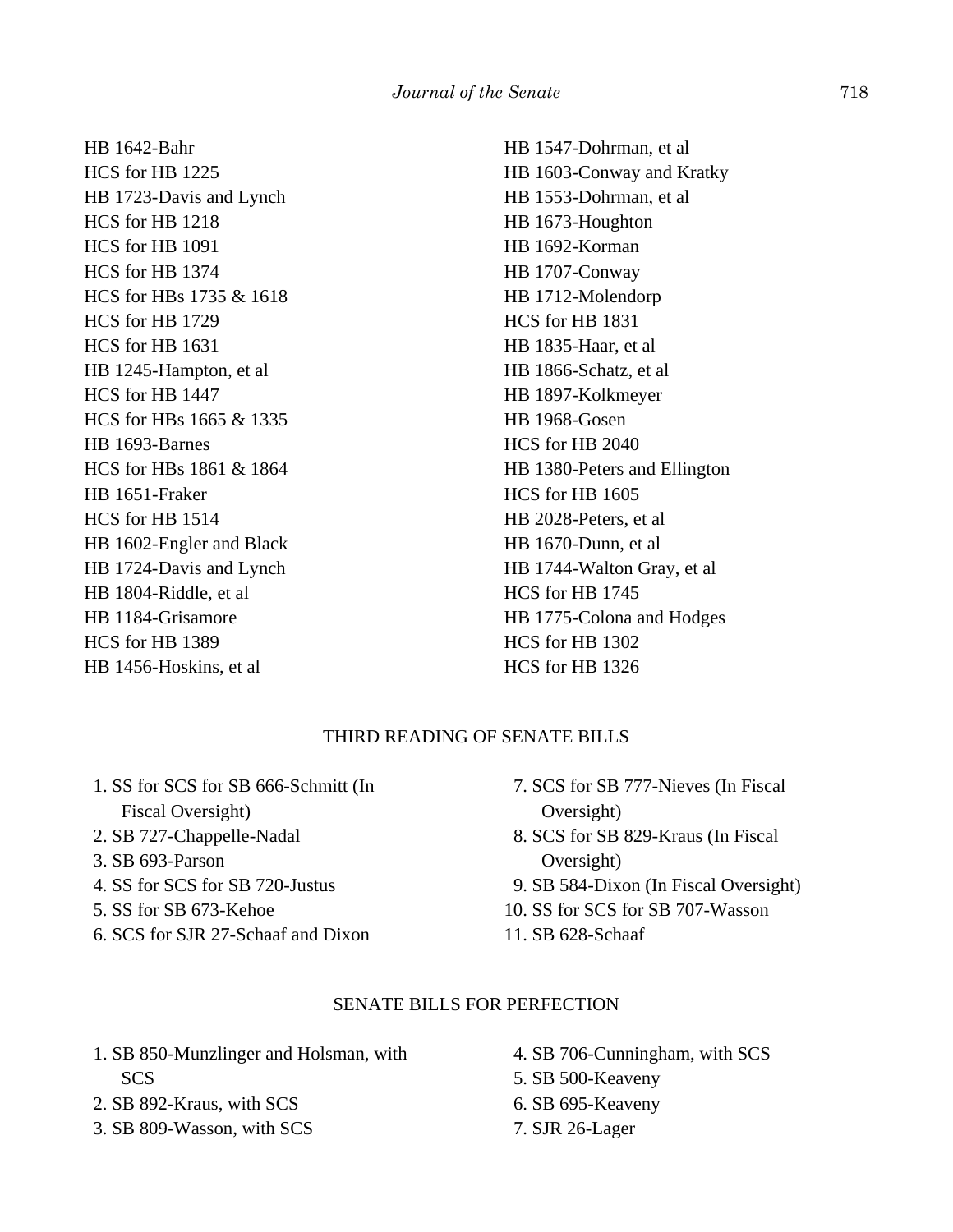8. SB 890-Kehoe 9. SB 754-Sater and Justus 10. SB 617-Rupp and Parson, with SCS 11. SB 755-Wallingford 12. SB 769-Pearce, with SCS 13. SB 830-Parson 14. SB 841-Wasson, with SCS 15. SB 919-Justus 16. SBs 787 & 804-Justus, with SCS 17. SB 795-Lager 18. SB 887-Schaefer 19. SB 538-Keaveny and Holsman 20. SB 786-Schmitt 21. SBs 638 & 647-Romine, with SCS 22. SB 578-Kraus 23. SB 655-Kraus

- 24. SB 659-Wallingford, with SCS 25. SB 717-Brown 26. SB 794-Chappelle-Nadal 27. SB 866-Wasson and Cunningham 28. SB 824-Dixon, with SCS 29. SB 724-Parson 30. SB 550-Sater, with SCS 31. SB 819-Wallingford, with SCS 32. SBs 836 & 800-Munzlinger, with SCS 33. SB 842-Parson 34. SB 860-Cunningham 35. SB 891-Kehoe 36. SB 762-Schaefer, with SCS 37. SB 875-Sater, with SCS
- 38. SB 671-Sater

## INFORMAL CALENDAR

## THIRD READING OF SENATE BILLS

SCS for SB 723-Parson

## SENATE BILLS FOR PERFECTION

SB 490-Lager and Kehoe, with SCS SB 491-Justus and Dixon, with SCS (pending) SB 501-Keaveny SB 518-Sater, with SCS, SA 2 & SA 1 to SA 2 (pending) SB 519-Sater, with SS & SA 1 (pending) SS for SB 543-Munzlinger SB 553-Emery, with SCS (pending) SB 555-Nasheed, with SS & SA 1 (pending) SB 573-Munzlinger, with SCS SB 575-Dixon SB 589-Brown, with SCS, SA 2 & SA 1 to SA 2 (pending) SB 599-Kraus, with SCS & SA 2 (pending)

SB 644-LeVota SB 663-Munzlinger, with SCS SB 692-Wasson, with SA 1 (pending) SB 712-Walsh, with SCS & SS for SCS (pending) SB 734-Cunningham SB 739-Romine, with SCS, SS for SCS, SA 1 & SA 1 to SA 1 (pending) SB 774-Dempsey, with SCS SB 790-Dixon, with SA 3 & point of order (pending) SB 814-Brown SB 846-Richard SB 854-Wasson, with SCS SJR 25-Lager